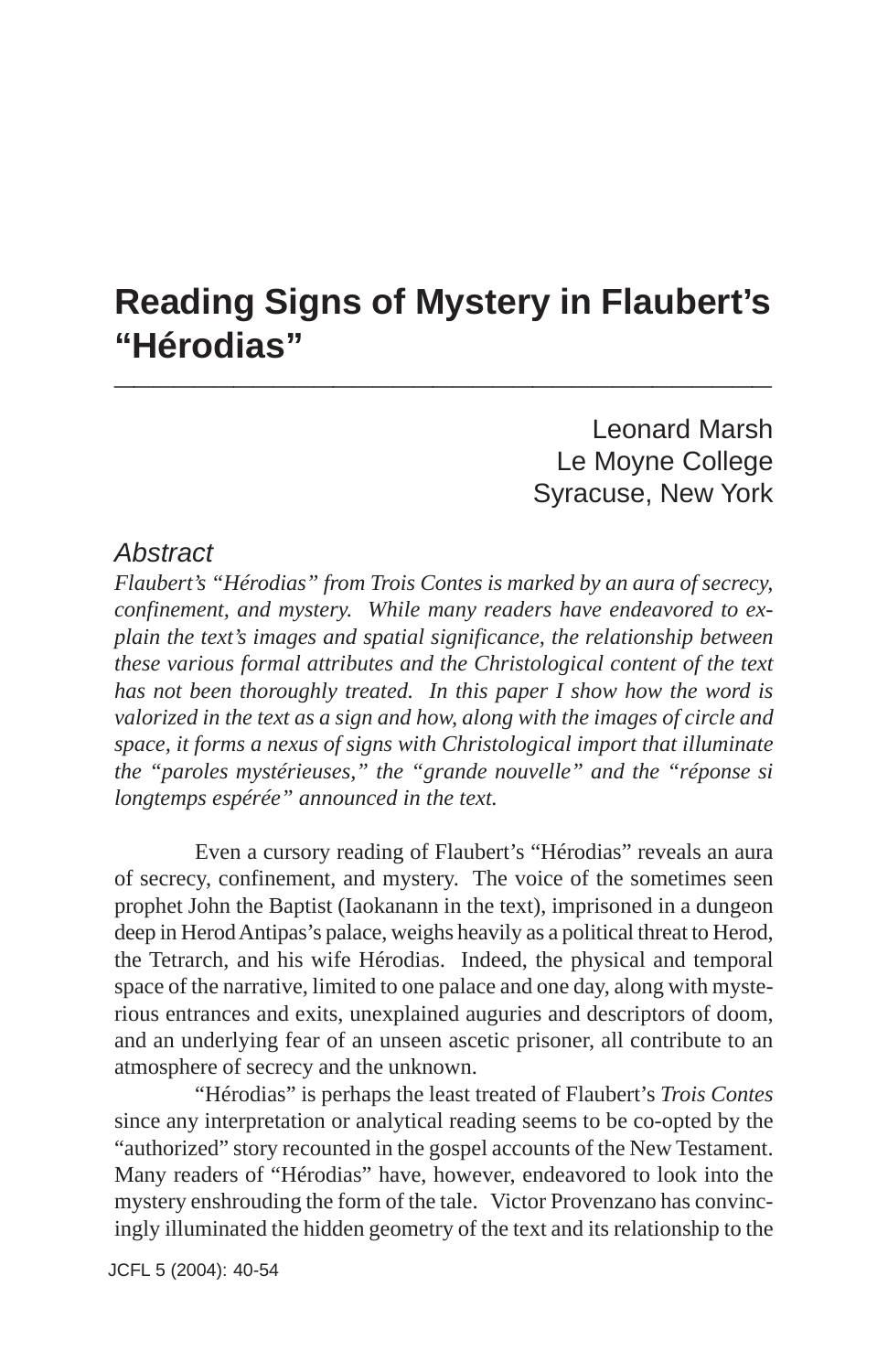text's cosmological references. Most readers have commented on the tale's tight telescoping of time and space in its own tripartite structure. The preponderance of circular images and confined spiral movement has been noted by many readers, including Raymonde Debray-Genette (49), John R. O'Connor (822), Provenzano (769) and Michael Issacharoff (35). However, the relationship between these various formal attributes and the Christological content of the text has not been thoroughly treated.

It is true that the content of "Hérodias" is postulated on the absolute centrality and omnipresence of John's voice in the text, as Provenzano has indicated (767, 780), and that whatever action there is in the text hinges on John's voice (Issacharoff 36). But it is also true that John's words exist, both in Flaubert's tale and in the Scriptures, not only for themselves alone as a threat to Herod and Hérodias, but also to point to another Word, the *Logos*, the Word of God incarnate in the person of the Messiah. It is my purpose to show how the word is valorized in the text as a sign and how, along with the images of circle, space and the banquet, it forms a nexus of signs with Christological import.

## **Word**

The twice-reported words of John announce him as the precursor of the Messiah: "Pour qu'il grandisse, il faut que je diminue" ("For him to increase, I must decrease.")  $(188)$ .<sup>1</sup> It is in this apothegm that the Christological content of the tale consists, for it is the only quote of the prophet based on scriptural authority (John 3:30). As such, it occupies a privileged place and an unusual treatment in the text. The scripturally documented words, rather than being reported directly by the narrative voice as one would expect, are words reported to Herod as the Samaritan Mannaeï heard them said by John. They occur near the beginning of the text where the very identity of the mysteriously named Iaokanann is revealed as "le même que les Latins appellent saint Jean-Baptiste" ("the very one the Latins call Saint John the Baptist") (188). Thus, just as the name of John the Baptist is twice removed from the reader, so are his words. The words occur within the context of an observed puzzling visit of two men to the prisoner's dungeon. These men had exchanged "paroles mystérieuses" ("mysterious words") (188) with the prisoner and then left for Upper Galilee "en annonçant qu'ils apporteraient une grande nouvelle" ("announcing that they would bring important news") (188). The interlocutors, their words and their news are all left shrouded in mystery, unidentified and imprecise. This apothegm, again reported as said by John, is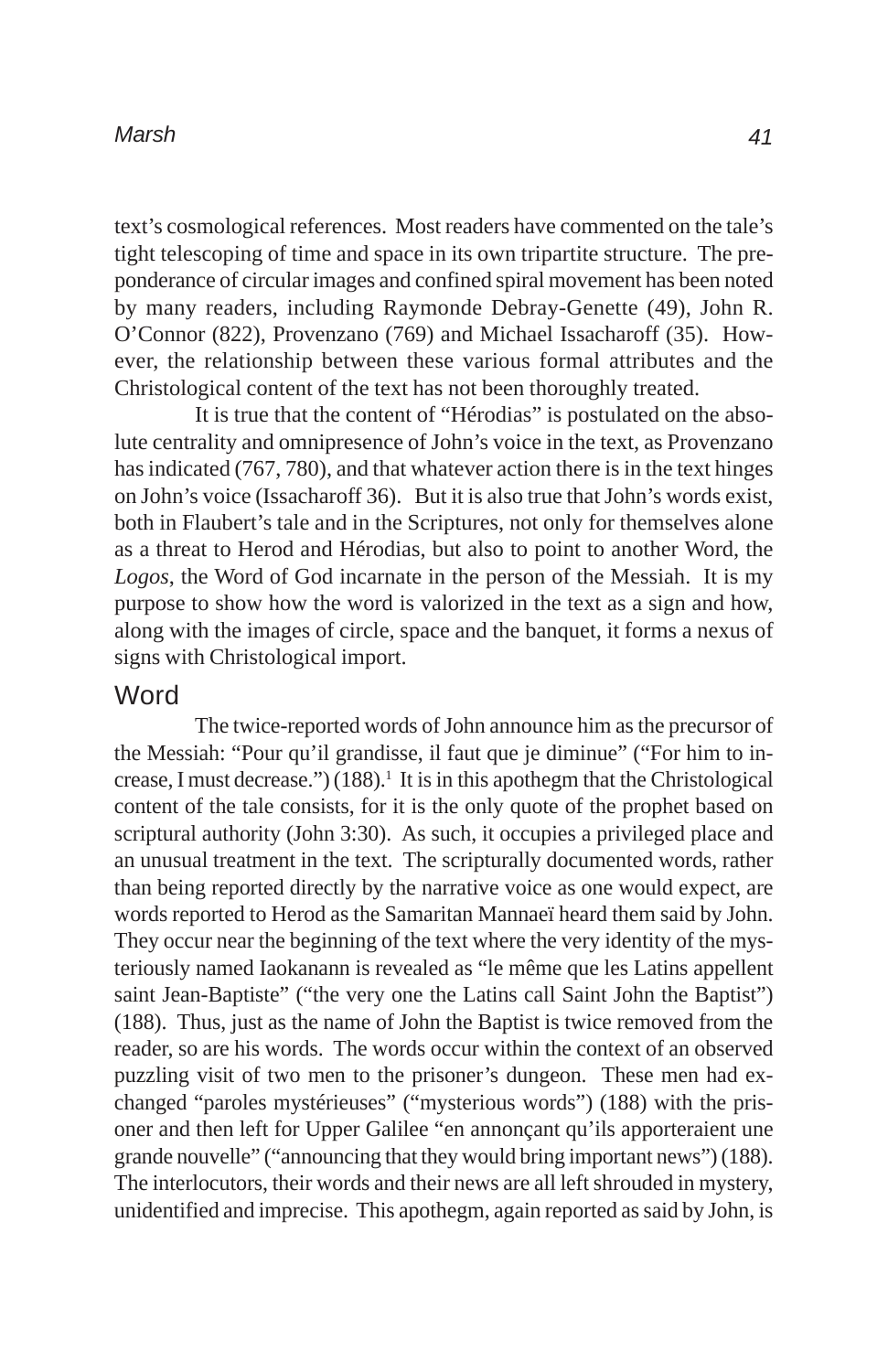repeated after John's death at the end of the text, at dawn, one whole day after the cycle of events leading to John's decapitation has been completed. At that time the two unidentified men return with the still unspecified "réponse si longtemps espérée" ("long awaited answer") (199). They confide this "answer" to the Essene Phanuel who, after being told that the decapitated prophet John has descended among the dead to "annoncer le Christ" ("announce Christ") (199), now understands the words: "Pour qu'il croisse, il faut que je diminue" ("For him to increase, I must decrease.") (199). But the text withholds from the reader an explanation of the import of the words, just as it curiously changes the verb "increase" from *grandir* to *croître*. The three men proceed with John's head on their way to Galilee. A pattern of repetition has been established:

## Beginning of text End of text

Two unidentified men Two unidentified men

apporteraient une grande ("long awaited answer") nouvelle" ("announcing "annoncer le Christ" important news") Christ")

## Movement toward Galilee Movement toward Galilee

"Pour qu'il grandisse, il "Pour qu'il croisse, il faut decrease.")

"en annonçant qu'ils "réponse si longtemps espérée" that they would bring ("announce the coming of

faut que je diminue." ("For que je diminue." ("For him to him to increase, I must increase, I must decrease.")

In each instance there is movement toward Galilee away from the confinement of the Tetrarch's palace, and this represents the beginning of a new order, a new time, a new day (literally and figuratively), the reality of the awaited news announced by the feared words of the prophet. The news, namely the beginning of Jesus's public life as Messiah, remains secret in the text. It is known to the reader only metatextually, for the story is already known as told in the gospels. When Jesus has begun to increase by going public in his mission, it is time for John to diminish, and indeed he has, for his voice is silenced and his body is reduced to his head. A sense of finality has been achieved in John's death; yet it points to a new beginning. A circle has been closed; yet another path begins. But the news of this new path remains as cryptic at the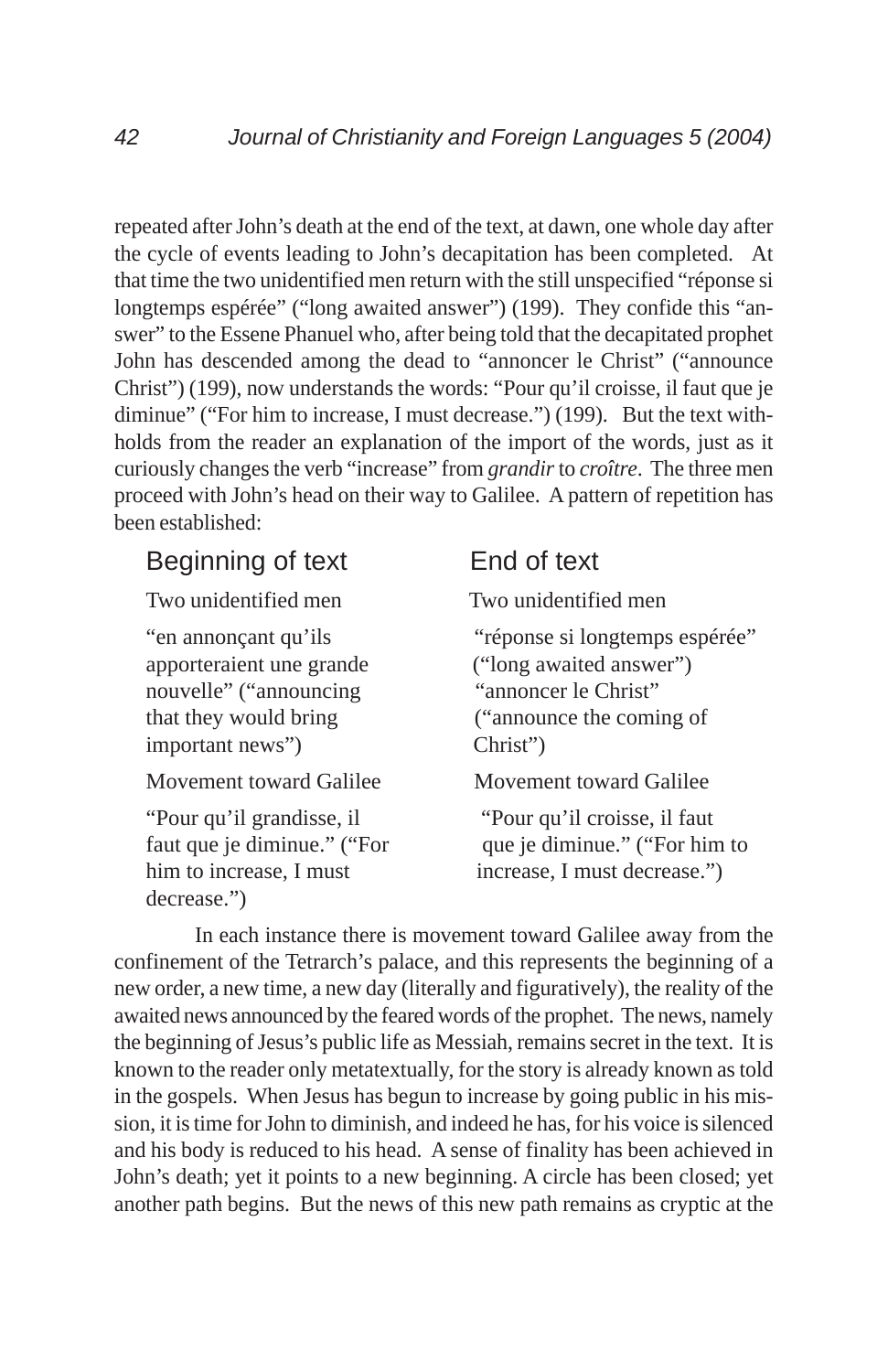end of the text as it was at the beginning. An exploration of how the text moves within the confinement of its own space can illuminate the meaning of the "paroles mystérieuses" ("mysterious words"), the significance of the "grande nouvelle" ("important news") and the importance of the "réponse si longtemps espérée" ("long awaited answer"). This movement is at once vertical and horizontal, circular and linear, and is implied in the properties of the word as sign and in the signs of the circle and the labyrinth.

## Word as Sign

Vertical movement is immediately established by John's position of imprisonment in a dungeon deep within Herod's palace. John's power is limited to his voice, his word. The first hint of the existence of this prisoner is neither a description of him nor of his activity but rather the effect of his voice: "Tout à coup, une voix lointaine, comme échappée des profondeurs de la terre, fit pâlir le Tétrarque" ("Suddenly, a far away voice, as if emerging from the depths of the earth, made the Tetrarch go pale.") (188). The first time John's voice is directly heard from him in the text, it is described as "un grand soupir, poussé d'une voix caverneuse" ("a great sigh, coming from a cavernous voice") and then "[l]a voix s'éleva" ("the voice rose") (193). It is clear then that Flaubert characterizes this voice as one that rises or increases from below to a "spatial paroxysm," as one reader has termed it (Hubert 250), only to descend to its ultimate decrease in death. As each of the gospel accounts proclaims, John is not the awaited Messiah but is the one who heralds the Messiah.<sup>2</sup> This is why the stylized upward and then downward movement of John's voice is the exact opposite of the movement of Jesus the *Logos*, which traces the path of a parabola. The Word incarnate of the Father first descends to earth to become human and then ascends in glory after his resurrection from the dead. This parabolic movement of descent followed by ascent is a property of the theological symbolism of the word of God as efficacious.3 John's words, on the other hand, rise to a high point first in Flaubert's text: "La voix grossissait, se développait, roulait avec des déchirements de tonnerre ..." ("The voice grew in strength, swelled and rolled around with the clarity of a ripping thunder") (194). The prophet's words are sustained there in his diatribe against the Pharisees, the Saducees and Hérodias and then descend into the silence of his dungeon. As "parabola" (Gk. *parabole*, comparison), Jesus is identified with the Father as the *Logos*, the *parole* of the Father, but John, in a reverse parabolic movement, is not identified as the word of the Messiah but rather as his herald.<sup>4</sup>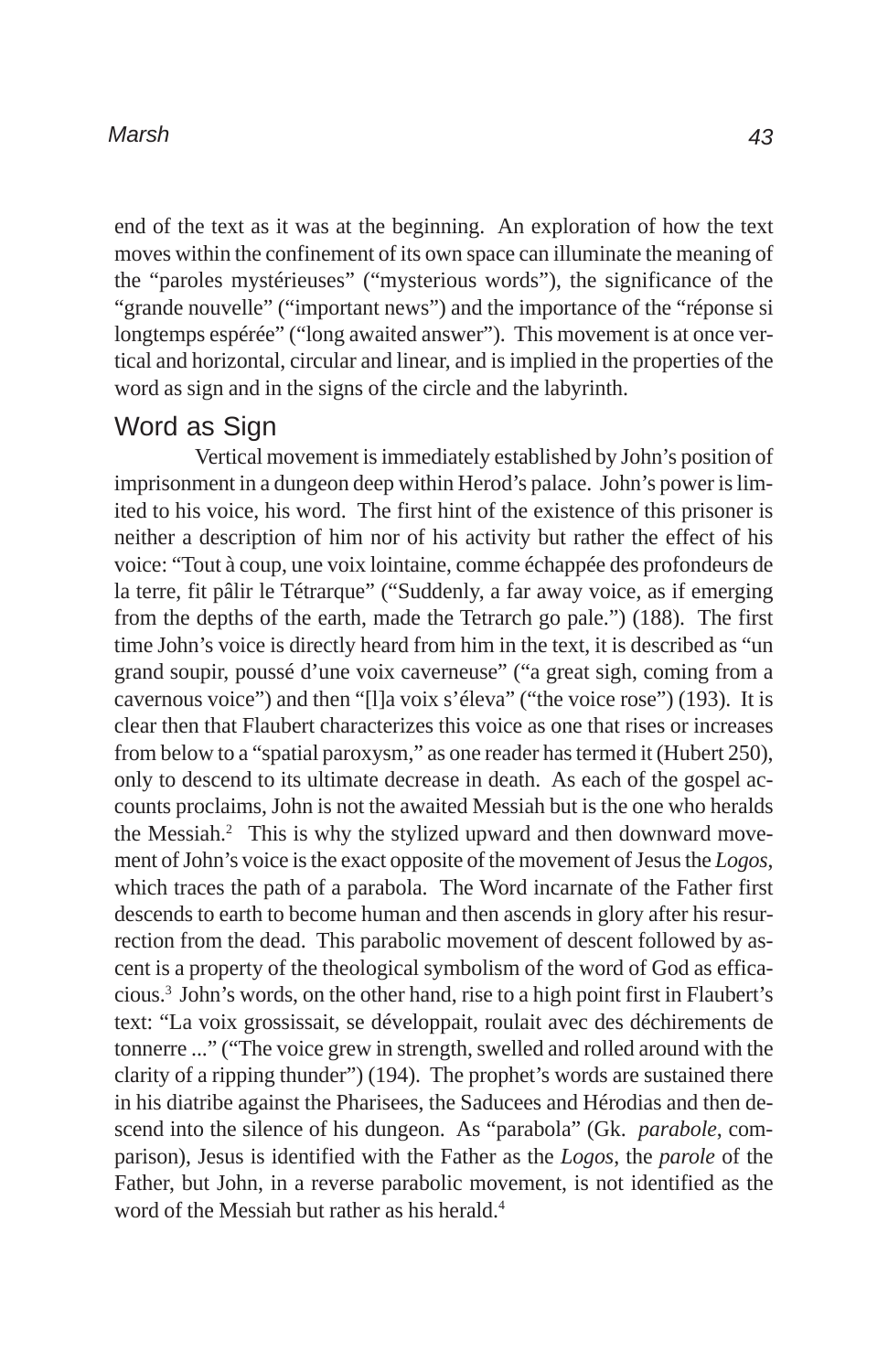## **Circle**

The interplay of opposite movement finds its expression in yet another image of God, that of the circle. The well known metaphor of God as an intellectual circle whose center is everywhere and whose circumference is nowhere has been variously attributed across the centuries.<sup>5</sup> The intellectual circle with its simultaneously expanding and contracting properties becomes a sign in the text for the increase of the Messiah and the decrease of his prophet. Much of the aura of secrecy in "Hérodias" is contained within the tour of the dark, circular palace that Herod gives to the Roman Proconsul Vitellius, and this tour itself is characterized by the same opposing movements as the intellectual circle. It quickly becomes clear that the Tetrarch is hesitant to conduct the tour and that the Proconsul, on the other hand, is anxious to find the "trésor d'Hérode" ("Herod's treasure") (193) suspected to be located therein. The movement around and within the palace is significant since it is the only space that the narrative occupies and, as such, it represents the totality of the text. The cavernous descent terminating at the dungeon of the prisoner John is preceded by a description in the text of the social and public context of Herod's birthday celebration at the palace. This is the point in the text where Herod's people are hoisting baskets of exotic foods for the birthday feast. On this event some slaves "descendirent sur le sentier, d'autres le montaient; ils refluèrent; deux courants se croisaient dans cette masse d'hommes qui oscillaient, comprimée par l'enceinte des murs" ("went down the path, others went up, rushing into each other; two groups kept crossing each other in this mass of men swaying back and forth while being contained within the enclosure of the palace walls") (192). Like the conception of God as an intellectual circle with its shrinking circumference and expanding center, this description in the text is marked by simultaneous movement in opposite directions within the circular palace.

## Circle and Labyrinth

When Vitellius takes a closer look at the palace, he demands to see the "chambres souterraines de la forteresse" ("underground chambers of the fortress") (192). The descent begins and passes vertically eight numbered chambers. On the birthday of the Tetrarch, this movement in the text from the external circular "enceinte des murs" ("enclosure of the walls") passing down by eight chambers through various diversions to the internal central point of John's dungeon embeds the labyrinth as a sign in the text. Many classical labyrinths, with seven circuits and one goal, are constructed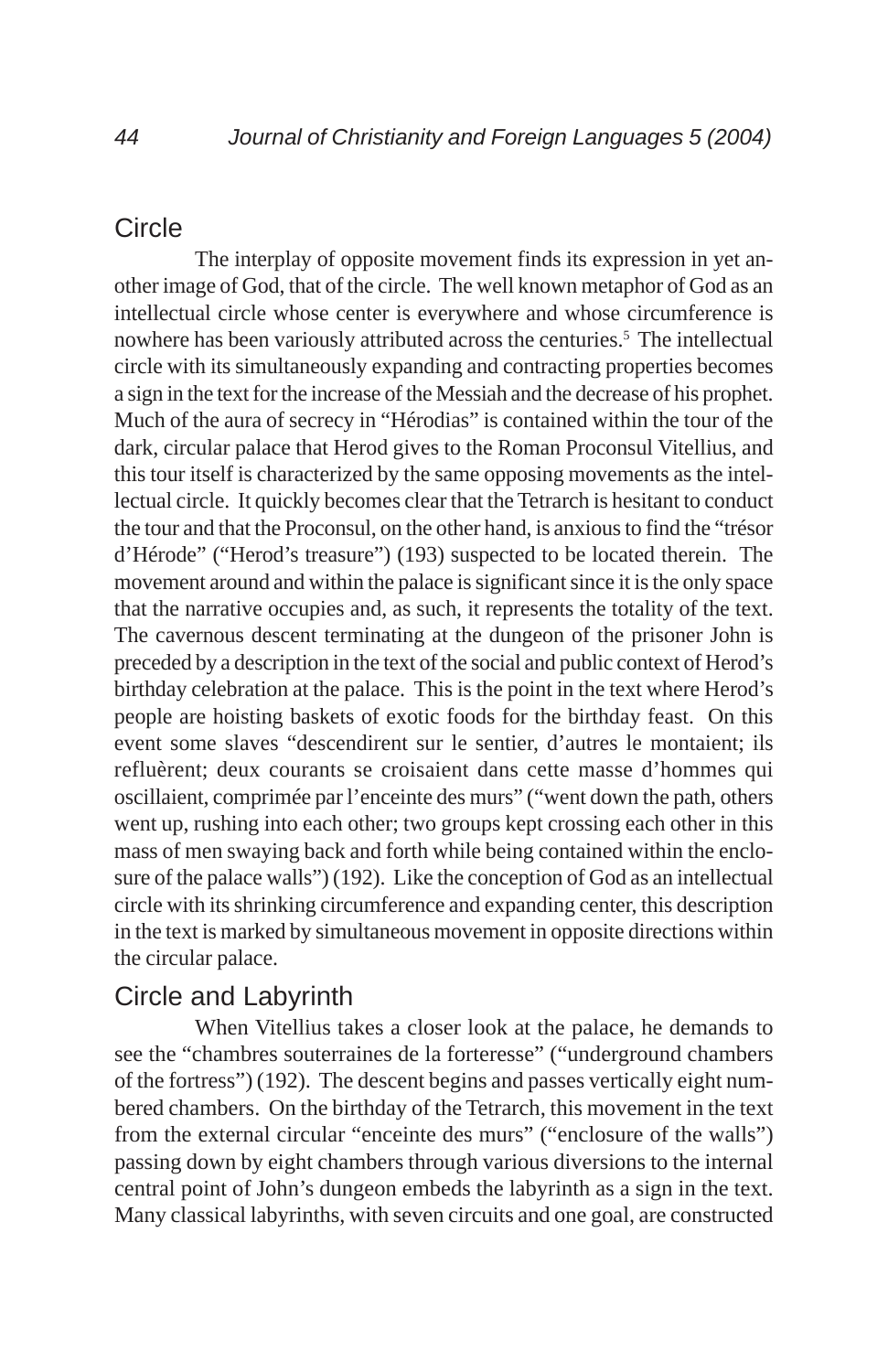of 272 stones, each representing a day in the human gestation period, and as such are seen by many as a birthing instrument (*Mid-Atlantic Geomancy*). In addition, some consider the labyrinth as a secret path to a chamber in which a second birth takes place (de Freitas 413). In this sense John's dungeon is the place where he is reborn to new life after he is beheaded and announces a new order marked by the Messiah. This labyrinthine tour is the text's way of mysticising the narrative with a convoluted path within a circle representing simultaneously the Tetrarch's birth at its outer rim, the "enceinte des murs" ("enclosure of the walls") and the prophet's death and spiritual rebirth at its center, his dungeon.

The labyrinth is so named (Gk. *labrys*, double axe) because of the many images of the double axe found at the Minoan palace of Knossos, origin of the mythical labyrinth in which Theseus killed the Minotaur hidden in its center (de Freitas 413). An axe does mark the center of the text's labyrinth, at the point where John's dungeon is opened for Vitellius to see. One of the Proconsul's lictors took up an axe to open the lid of the dungeon but Mannaeï "crut, en voyant une hache, qu'on allait décapiter Iaokanann ..." ("on seeing an axe, believed they were going to decapitate Iaokanann") (193). The jailer stayed the lictor's hand and pried open the dungeon's circular lid himself.

Labyrinths on the floors of European cathedrals represented for the faithful a vicarious means to make a pilgrimage to a holy place and for this reason such a labyrinth was frequently called "La Lieue de Jérusalem" (de Freitas 414). The path along this "Jerusalem mile" terminated in a sacred center such as the center of Judaism, the temple of Jerusalem, which does figure in Flaubert's text as "une montagne lumineuse, quelque chose de surhumain, écrasant tout de son opulence et de son orgueil" ("a luminous mountain, something superhuman, dominating everything with its opulence and pride") (188). The temple is a luminous mountain while John is imprisoned in the dark depths of Herod's palace. The temple's superhuman attributes and majestic richness contrast with John described as "[u]n être humain … couché par terre sous de longs cheveux se confondant avec les poils de bête qui garnissaient son dos" ("a human being lying on the ground, his long hair meshing with the animal fur that covered his back") (193). This Jerusalem center is in marked contrast to the center of the labyrinthine descent to John's dungeon precisely because John prophesies a new Jerusalem, a different and renewed order. Yet, while John is diminished in comparison to the Jerusalem temple, his voice and name expand, like the intellectual circle, from the center to the circumference of the for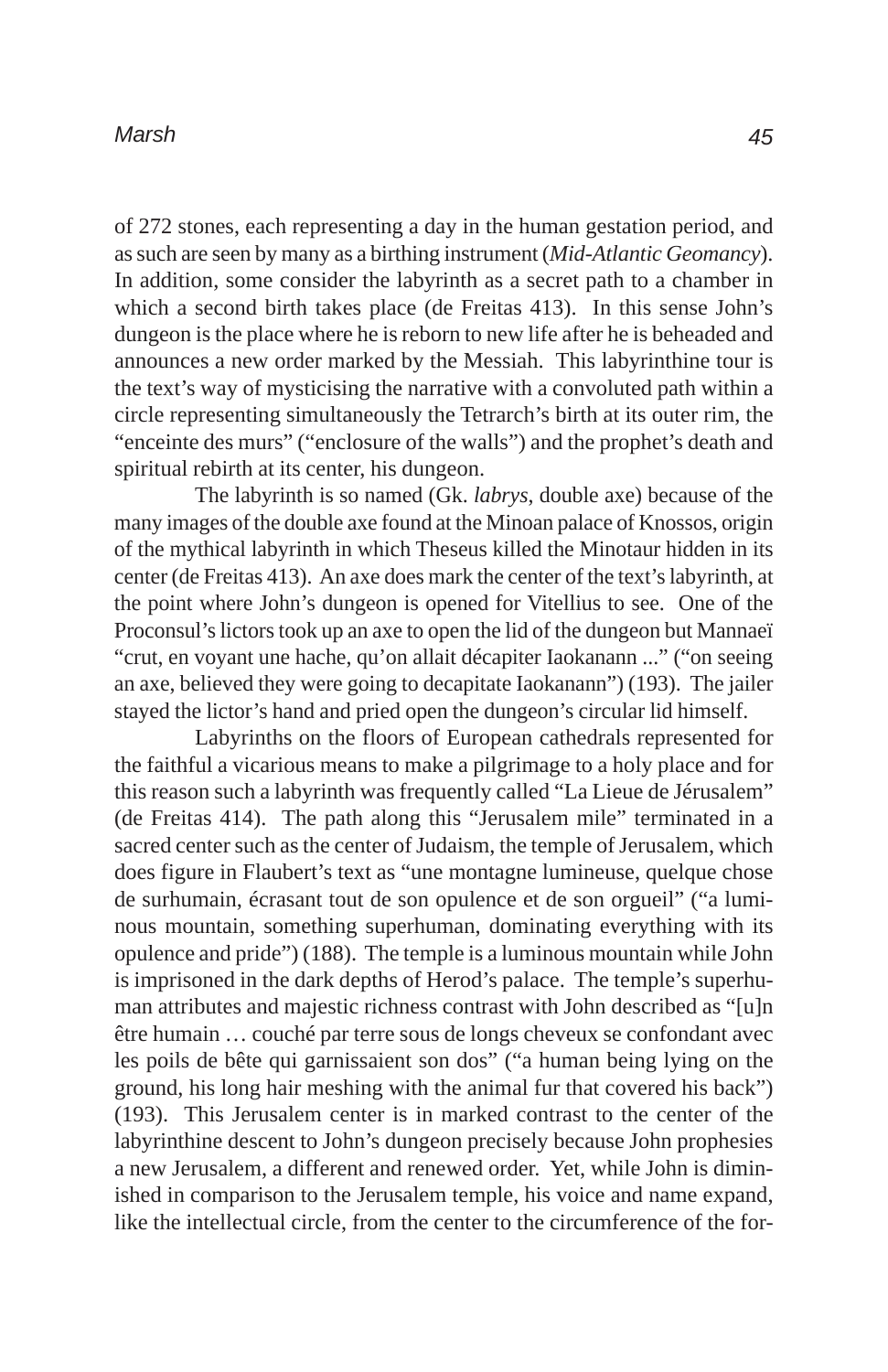tress: "Hérodias l'entendit à l'autre bout du palais. … On avait reconnu Iaokanann. Son nom circulait" ("Herodias heard him at the other end of the palace. They had recognized Iaokanann. His name circulated.") (193).

Perhaps the most disquieting circle in the text is the circle that is known before the narrative begins. The head of John is the icon of a story that belongs to the corpus of oral and written tradition in western religious culture due to its appearance in each of the synoptic gospel accounts. It is the head, this "sphere," that receives unusual attention in the text. From its arrival in the banquet hall to its circulation among the guests, it is personified in the sense that it moves with its own power: "La tête entra …," "Elle arriva à la table des prêtres" ("The head entered," "It arrived at the table of the priests.") (198). Intermittently passed around among the guests, the head is variously treated with indifference, curiosity, and horror. The act of decapitation has been prepared since the beginning of the text. Hubert has noted that the decapitation of John is foreshadowed by such words as "tailladant" ("slashing") and "cette couronne de pierres, suspendue au-dessus de l'abîme" ("this crown of stones, suspended above the abyss") in the initial description of the landscape and palace (248). In addition, one must not fail to mention the "créneaux sur le bord" ("crenels on the edge") (187) of the fortress walls, also found in the beginning of the text. These crenels, indentations or notches alternating with the merlons on the top of the walls, serve as a type of aperture through which heads and defensive projectiles are extended in battle. The reader, assuming a distant long view *on* the fortress in a reversal of Herod's long view *from* the fortress, then perceives the circular castle as a crown of stones encircling the head of John and hanging over an abyss, the textual anticipation of John's decapitation. Indeed, these crenels have even been transformed into other practical devices at the point in the text where several of Herod's people, "penchés sur les créneaux" ("leaning out over the crenels") (192), were hoisting baskets of exotic victuals to provide for the birthday feast. In this way the crownfortress that symbolically encircles the head of John in the beginning of the text is associated with the feast at the end of the text where the head is passed around on a plate, as if one of the excessive delicacies to be consumed.

## Space

The aura of mystery and secrecy that pervades the text is amplified by the fact that, despite the stasis of a single narrative space, the text does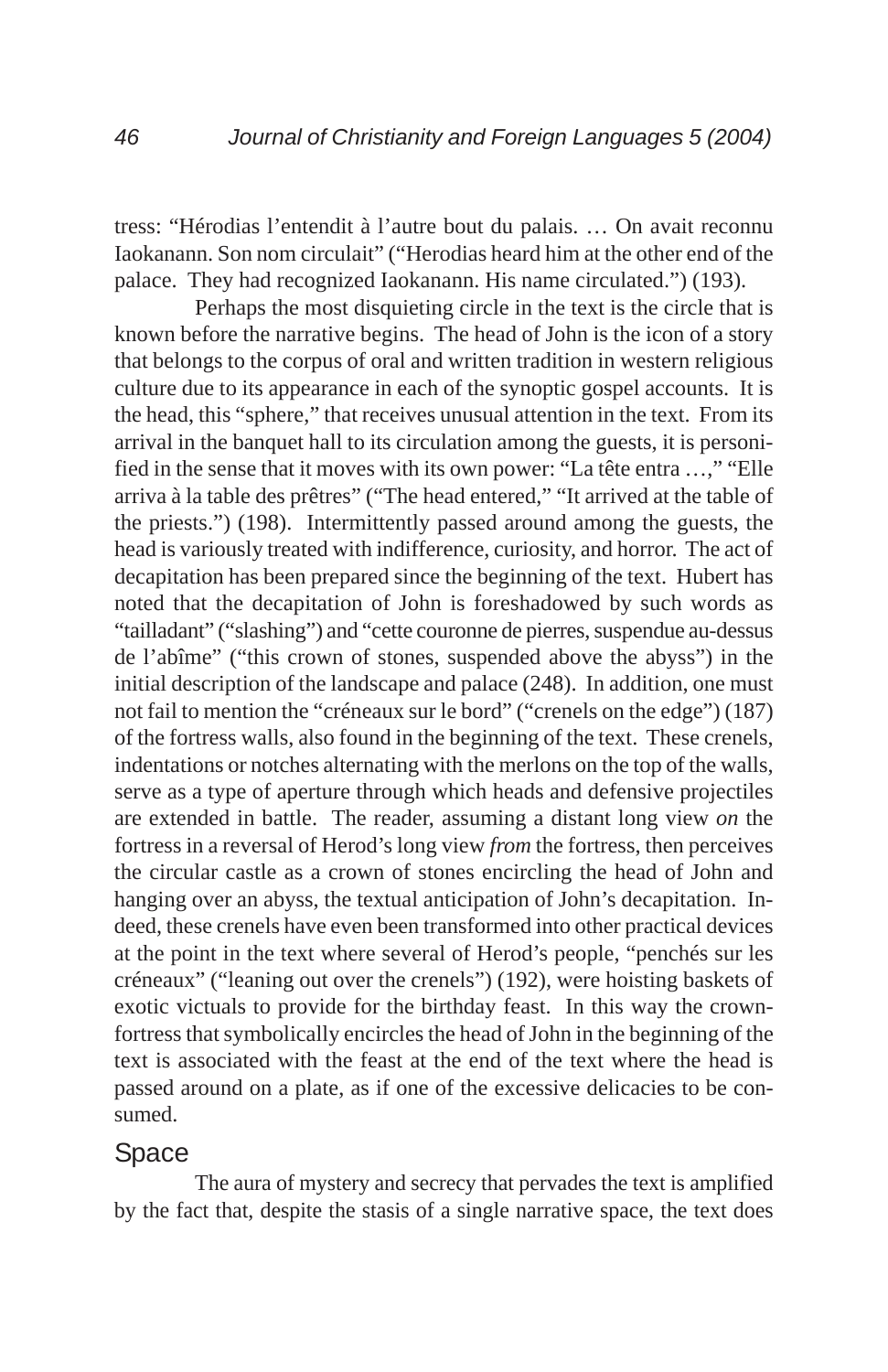present the physical movement of characters, but with a suddenness that suggests the paranormal. In a very real way the text must be read in the same way that the stars are read in the text, that is to say that the text must be read from its own natural signs. From the very beginning one of the signs is that of covered and closed space, and it is within this confined space that the characters appear, circulate and disappear. In itself this space is a metaphor for the yet to be discovered and disclosed message both of Phanuel, the Essene, and John, the prophet. Even before the introduction of the Tetrarch, the palace is described as a palace "couvert d'une terrasse que fermait une balustrade" ("covered with a terrace enclosed by a balustrade") and where "des mâts étaient disposés pour tendre un vélarium" ("poles had been erected to hold up an awning") (187). The Tetrarch Herod, as pivotal character, is the first character introduced. After presenting the palace and its environs via the *imparfait* of description, the narrative voice inserts the entrance of Herod via the first *passé simple* in the text accompanied by its temporal context: "Un matin, avant le jour, le Tétrarque Hérode-Antipas vint s'y accouder, et regarda" ("One morning, before daybreak, the Tetrarch Herod-Antipas leaned over the wall and looked.") (188). There ensues a description of the palace's environs but even there the atmosphere is covered, heavy and dark, ready to be uncovered and illuminate something monumental:

> Les montagnes, immédiatement sous lui, commençaient à découvrir leurs crêtes, pendant que leur masse, jusqu'au fond des abîmes, étaient encore dans l'ombre. Un brouillard flottait, il se déchira, et les contours de la mer Morte apparurent. L'aube, qui se levait derrière Machaerous, épandait une rougeur. Elle illumina bientôt les sables de la grève ...

> The mountains immediately below him were beginning to show their tops, while their bases right down to the abyss were still in the shade. A fog hovered, it broke, and the contours of the Dead Sea appeared. Dawn, which rose behind Machaerous, spread its light. It soon lit up the sands of the shore.") (188).

Each of the remaining main characters appears from behind, from within or from under this heavy, dark cover that is expected to lift.

With the Tetrarch styled as a disquieted ruler, the very next character's presence is made known only by a voice that breaks the quiet. This is the voice of John, a voice that is neither heard nor quoted in the text at this point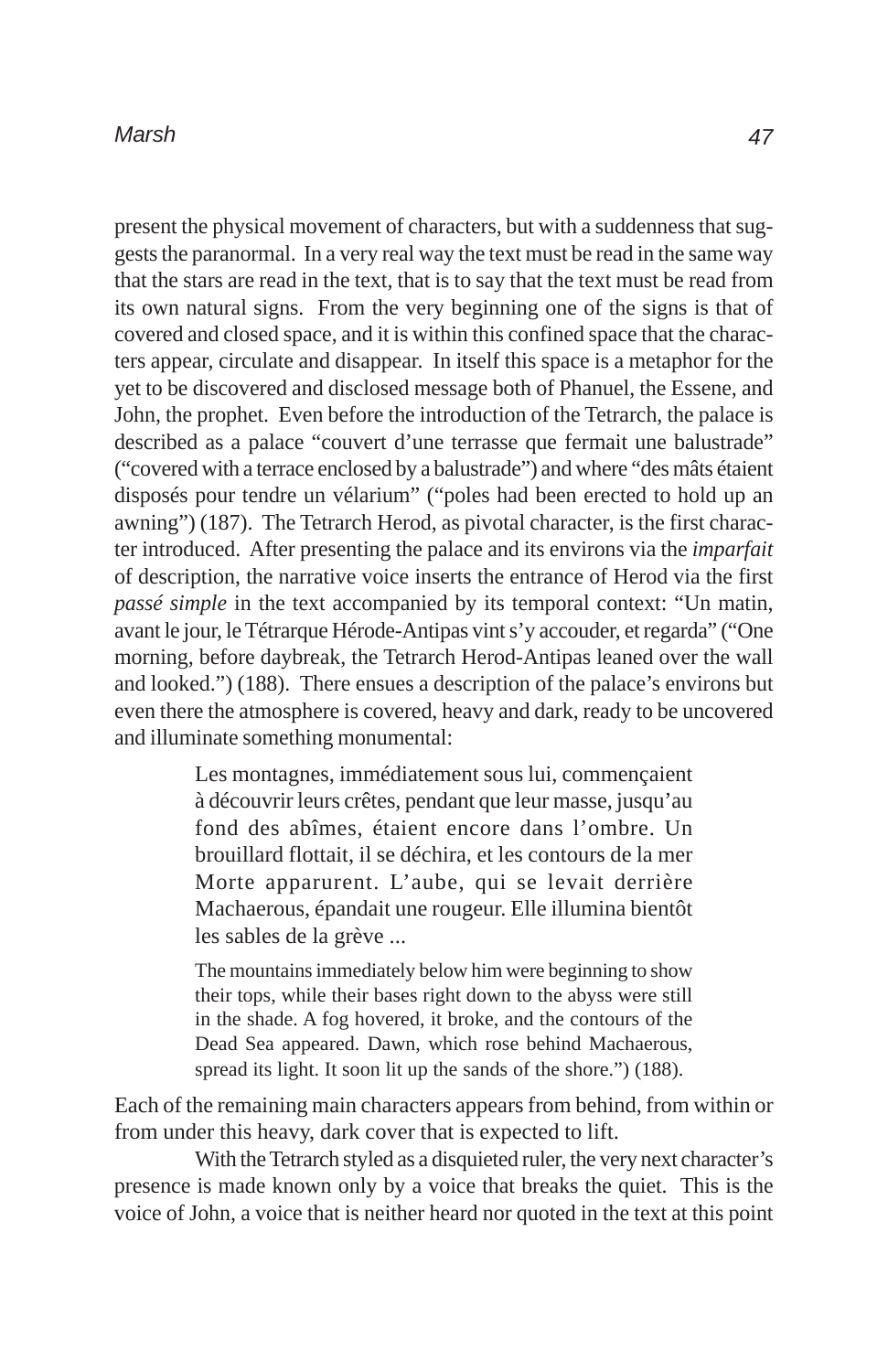but rather made known by its sudden, disquieting effect on the Tetrarch. Then, the first appearance of Hérodias surprises the Tetrarch with its suddenness: "Quelqu'un l'avait touché. Il se retourna. Hérodias était devant lui" ("Someone had touched him. He turned around. Herodias was before him.") (189). Her last appearance is no less sudden: "Les panneaux de la tribune d'or se déployèrent tout à coup; et à la splendeur des cierges, entre ses esclaves et des festons d'anémone, Hérodias apparut" ("The pannels of the golden platform opened up, and suddenly amidst her slaves bearing tapers and flowered garlands, Herodias appeared.") (197). The first time Salomé is seen, it is not directly but from afar and through the eyes of Herod. Distracted from his conversation with his wife Hérodias, Herod notices an unidentified young girl on the balcony of a neighboring house unpacking a traveling basket and admiring her belongings. Styled as a sleek Roman column, the girl captivates the Tetrarch who inquires of her identity, only to receive a cold response from Hérodias. Salomé's second appearance is so oblique that the text presents it as the Tetrarch's brief glimpse of an unidentified person's body part coming from beneath: "Sous une portière en face, un bras nu s'avança …" ("A bare arm slipped out from under a curtained door.") (195). The text presents her third entrance by an impersonal narration of the noise that heralds it and its effect on the guests at the feast. By then she has already entered the hall: "… il arriva au fond de la salle un bourdonnement. Une jeune fille venait d'entrer" ("A buzzing was heard at the end of the hall. A young girl had just entered.") (197). In this way the mysterious appearance of the characters and their indirect presentation into the text heighten the sense of mystery and suspend the resolution of uncovering and disclosing the message of Phanuel and the news heralded by the prophet John. This mystery surrounds no other character more than Phanuel himself.

Phanuel was a member of the Essenes, an ascetic sect that represented the presence of the beyond-this-world in the world itself. The text of "Hérodias" itself describes these singularly unusual individuals: "On respectait ces hommes pauvres, indomptables par les supplices, vêtus de lin, et qui lisaient l'avenir dans les étoiles" ("These poor men clothed in linen, who were unaffected by sufferings and could read the future in the stars, were respected by everyone.") (190). The very name of the sect most likely signifies seer, the silent and the mysterious (Smith). Everything in Phanuel's demeanor and bearing indicates the mysterious and the unknown, the dark and the shade. His first appearance is made from behind: "… au fond de la terrasse, à gauche, un Essénien parut, en robe blanche, nu-pieds,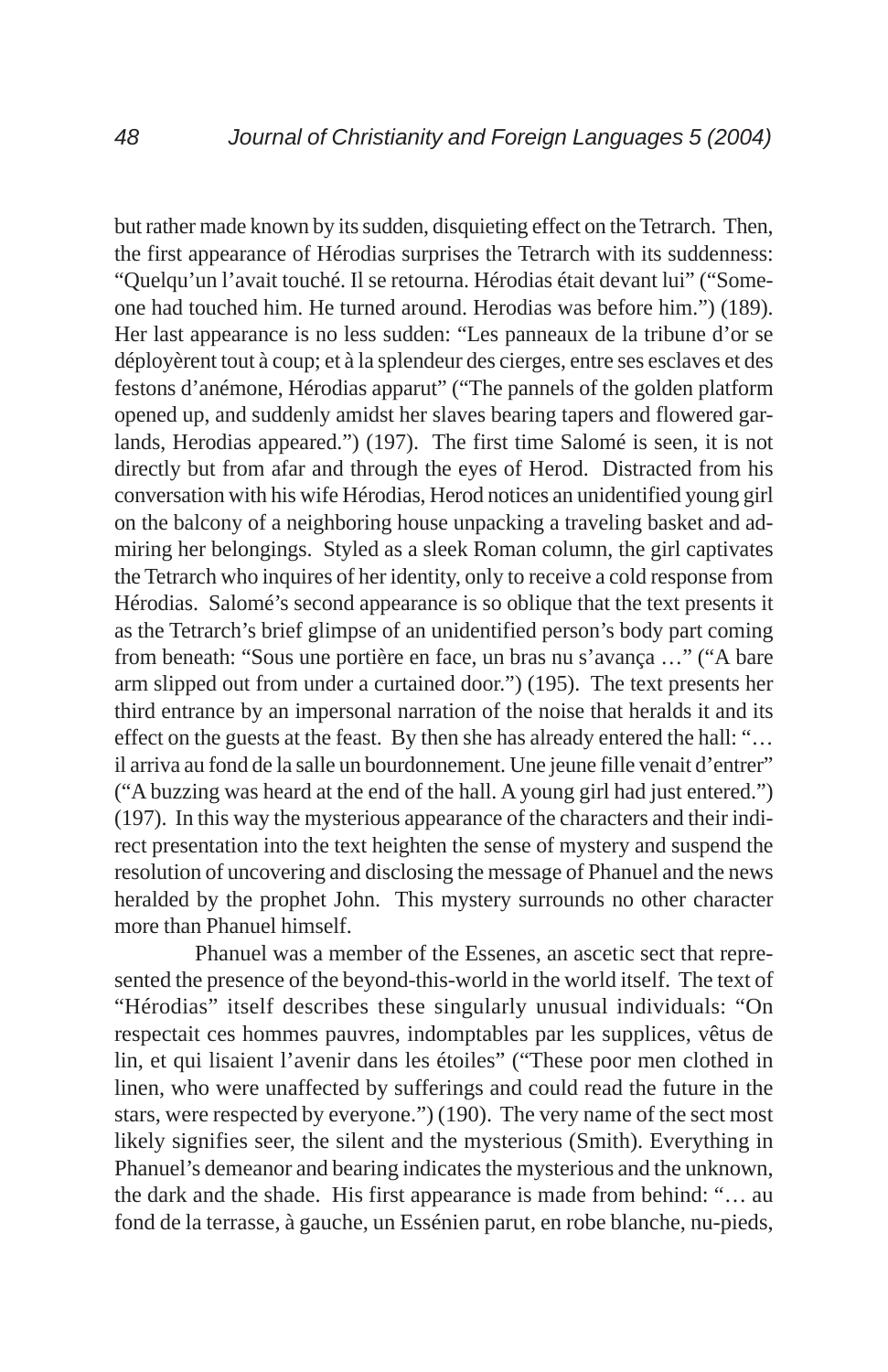l'air stoïque" ("At the far end of the terrace, on the left, a stoic looking, barefoot Essene appeared in a white tunic.") (189). On seeing him, Hérodias demands that he be killed, but they both withdraw silently walking backwards, each exiting by a different staircase. At his second appearance "Phanuel surgit à l'angle d'un couloir" ("Phanuel materialized suddenly in the corner of a corridor.") and comes with an "attitude inspirée" ("inspired attitude") to relay to Herod an unspecified message, "une chose considérable" ("something of considerable importance") (190). As day falls, they both proceed into darkness, an "appartement obscur" ("an obscure apartment") characterized by walls "peintes d'une couleur grenat, presque noire" ("painted garnet, almost black") and containing "un lit d'ébène" ("an ebony bed") (190). The third time Phanuel is presented, he is noticed talking with Herod "dans un créneau" ("in a crenel") (194). Another appearance at the birthday banquet is marked by "la vapeur des haleines avec les fumées des candélabres [qui] faisait un brouillard dans l'air" ("the steam of breath with the smoke of candelabras [which] fogged the air") (197). From within this atmosphere the Essene makes a silent entrance: "Phanuel passa le long des murs" ("Phanuel slipped along the walls.") (197). The point is that each time Phanuel, meaning in Hebrew the "face of God" (Smith), appears, he does so from a hidden, almost secret position. At his third appearance, he announces, still shrouded in mystery, that he has a "chose considérable" ("something of considerable importance") (190), which announcement had been interrupted by the arrival of Vitellius. Having read the stars, he concludes that "un homme considérable" ("an important man") (194) will die that very night in that very locality, which leads Herod to wonder who that might be and to suspect that it might be himself. It is clear then that Phanuel's function is that of messenger. Just as John is not the Messiah whom he heralds, Phanuel is not the imprisoned John whom he represents. What John cannot do physically because he is imprisoned, Phanuel accomplishes, namely to announce that John has a message to be heeded. And just as John is neither God nor the prophet Elijah resurrected, neither is Phanuel. Instead, Phanuel represents onomastically God's face, for in the biblical sense God is who is and God's face is but a representation once removed from his essence. Thus, John and Phanuel both occupy the role of mediator, a role which is literalized in the text in an almost imperceptible character who deals with the most important medium in the text, words, for words both literally make up the text and iconize its message. This character is Vitellius's interpreter.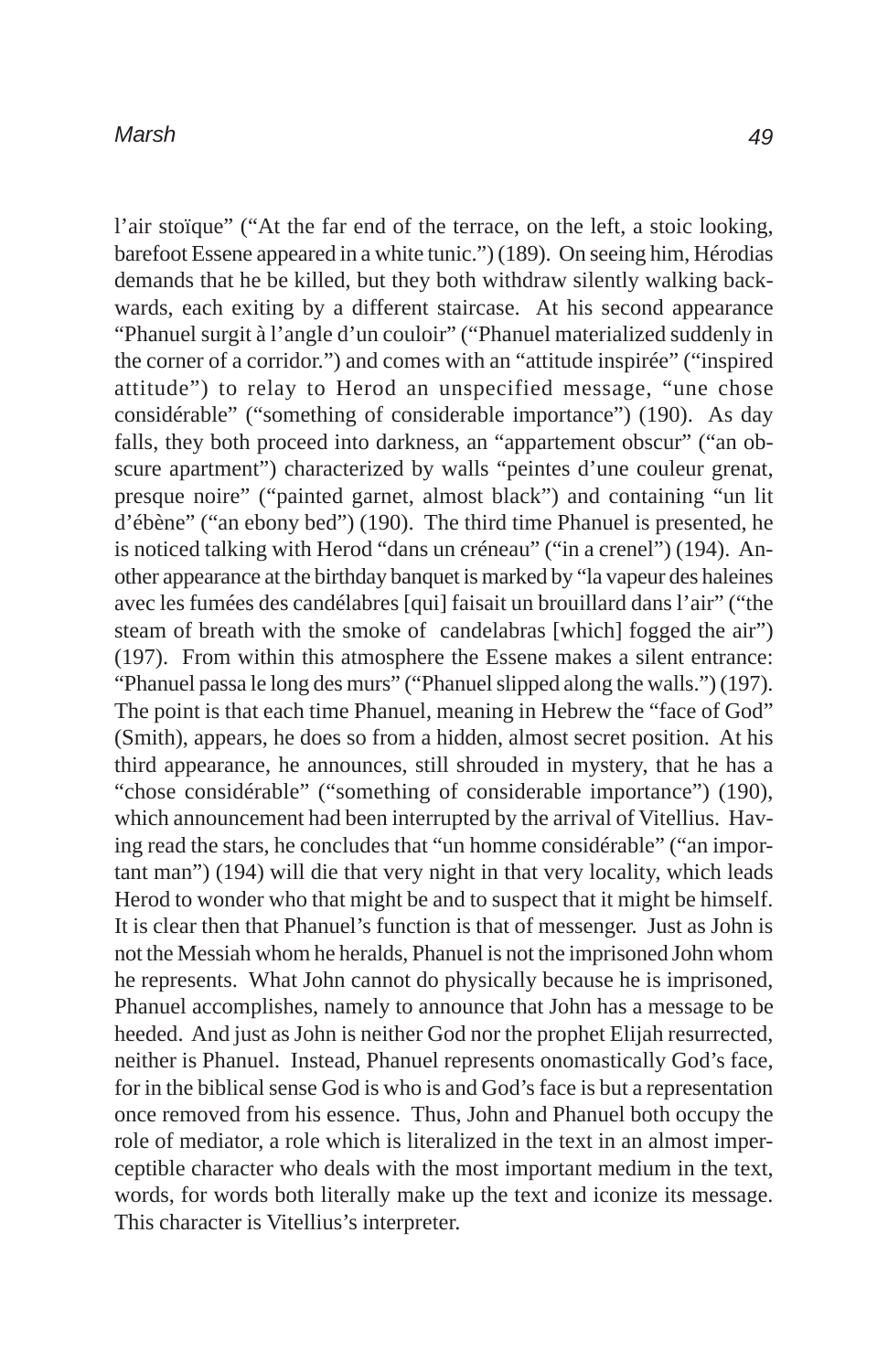## **Banquet**

On his very introduction into the text, Vitellius "s'appuyait sur le bras de son interprète" ("leaned on the arm of his interpreter") (191). Textually the two are inseparable. Named Phinées, the interpreter is more of a function than a character, serving as a mediator to connect Vitellius as an outsider with the inside of Herod's closed world. The full function of the interpreter as sign of the word is assumed during the discussion that takes place during Herod's birthday banquet. The discussion has the semiotic marks of both a Roman tribunal and a philosophical symposium, the former in that it takes place in a hall which has "trois nefs, comme une basilique" ("three naves, like a basilica") (195) and the latter in that it takes place during a banquet.<sup>6</sup> The Roman basilica was the local courthouse and the epitome of legal activity, testimonies, questioning, declamations, all marked with the skillful use of the word. At Herod's birthday banquet one such testimony was made when, at the mention of "[u]n certain Jésus," "… un homme se leva" ("a certain Jesus," "… a man stood up") (195) and testified to Jesus as worker of miracles. This Jacob recounts that after beseeching Jesus to cure his sick daughter, he returned home as instructed to find her cured at the very hour he had approached the healer. What is important in this testimony is that the text indicates that the daughter was healed "quand le gnomon du palais marquait la troisième heure" ("when the gnomon of the palace indicated the third hour of the day") (196). This detail is nowhere present in the gospel accounts<sup>7</sup> and embeds a marker in the text, and that marker is the gnomon, the indicator embedded on a sundial which casts a shadow to tell the hour. The gnomon stands out in that it is itself the Greek word for interpreter and has been used in the text as a synecdoche for sundial. As an interpreter then, Phinées, Vitellius's mediator of the word, is part of the sign of the gnomon. He is less important than the message he mediates, just as the sundial does not bring attention to itself but rather marks Jesus's miraculous healing. In like manner, John is the gnomon that mediates, announces and indicates the new order to be established by the Messiah.

Herod's birthday banquet has been momentarily turned into a trial with "les femmes dans les tribunes" ("women in the stands") and with courtroom verbal activity highlighted in such terms as "interpellant" ("posing questions"), "objectèrent" ("objected"), "sommaient" ("summoned"), "Justifie" ("Justify"), "prit la parole," ("took the floor"), "argument" ("argument"), "pérorait" ("held forth"), "comme un juge posa des questions" ("as a judge poses questions"), "enquête" ("inquiry") and "déclama" ("de-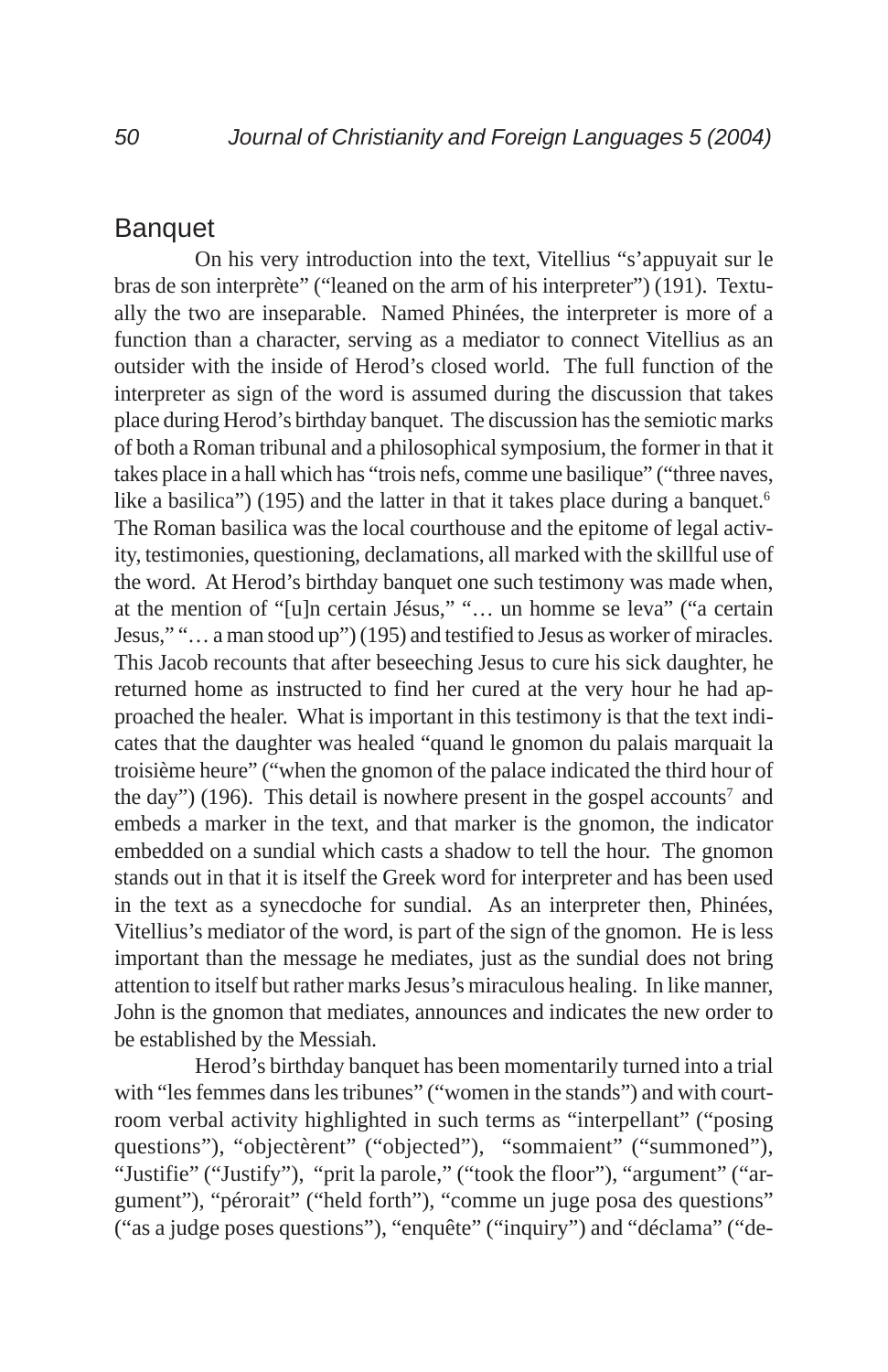claimed") (196). On trial is not so much John for himself but rather John as predecessor of the Messiah, as claimant in the eyes of the Jews to be the resurrected prophet Elijah who would precede the Messiah. The trial comes to a close with the definitive word spoken in Latin and left untranslated since it is declaimed, as the text states, "pour le Proconsul" ("for the Proconsul") (196). At issue in the discussion is whether the prophet Elijah can be considered as resurrected and embodied in the person of John and, if not, whether John can be called the herald of the Messiah. To debunk this proposition one Jonathas quotes in Latin the Roman philosopher and poet Lucretius who argues that the body can neither grow nor last after death: "Nec crescit, nec post mortem durare videtur" ("It neither grows nor seems to last after death.") (47; v. 338). Out of context Jonathas's quote speaks only of the body, but in the context of Lucretius's argument the quote refers to the inextricable union of body and soul, neither of which survives death (47-48; vv. 323-349). Thus, this citation discounts a key tenet of Judeo-Christian belief, namely the existence of an afterlife for the soul. The narrative voice presents this belief of Jonathas not as a direct quote from him but via the *discours indirect libre*, Flaubert's hallmark free indirect discourse, whereby the narrative slips imperceptibly from objective description into the mind of a character: "Jonathas … s'efforçait de rire comme un bouffon. Rien de plus sot que la prétention à la vie éternelle ..." ("Jonathas forced himself to laugh like a buffoon. What could be more stupid than to aspire to eternal life!") (196). In addition, Jonathas's quote ironically supports John's stated desire not to grow himself but rather to decrease while the Messiah increases, and the words of Lucretius also provide a mirror for the repetition of the apothegmatic words of John at the end of the text. The Latin verb "crescit" generates the change from the verb *grandir* at the beginning of the text to its etymological relative *croître* at the end of the text.

With the quasi trial ended and the philosophical arguments proffered on weighty issues, the text immediately segues into a comedic representation of a body that literally does grow due to its massive consumption of food. The gorging of Vitellius's son Aulus provides the comedic relief from the serious philosophical discussion and also provides an introduction to the philosophical symposium as banquet. In his sensual appetite and cultivation of the earthly pleasures of life, Aulus represents a diametric opposition to John. In this way he iconizes the secular vs. religious dichotomy in the text as does the very banquet hall in which he and Herod indulge themselves. The banquet hall was compared in the text to a secular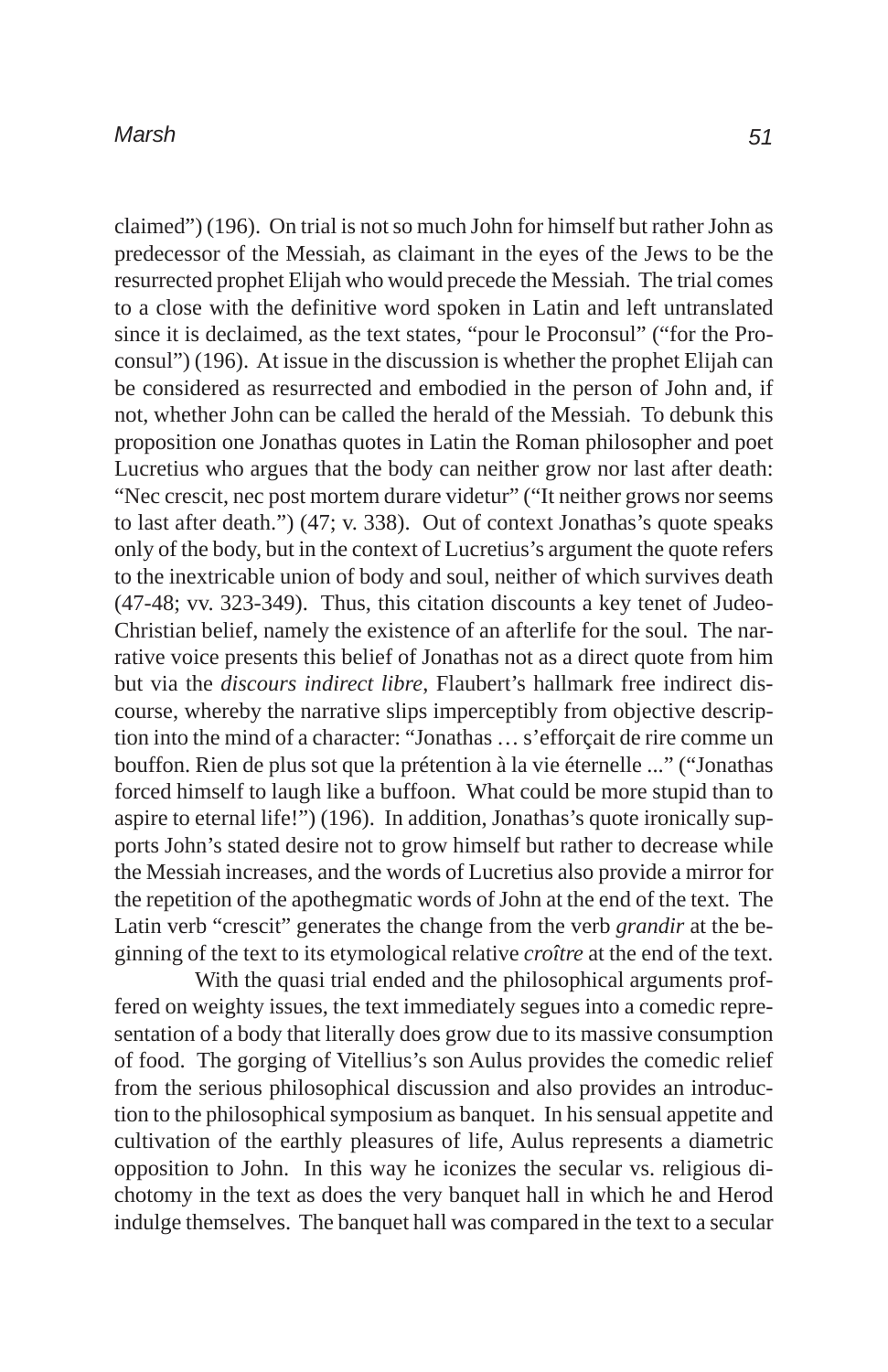Roman courthouse basilica and it is on this architectural model that Romanesque church basilicas were built. The text also styles the banquet hall as a church. Like a Roman basilica, it has naves and then is referred to as a "vaisseau" ("vessel") (195) in much the same way that the church Jesus was to found is traditionally compared to a bark, a small vessel, a *navis*. 8 In addition, the Pharisees in the banquet hall shuddered at the sight of sprinkling a certain mixture "réservée aux usages de Temple" ("reserved for use in the Temple") (195). Here it is that the sacred and the profane are beginning to mingle on the textual level, thus providing a space where the climactic beheading becomes both a political expedience for Herod and a spiritual fulfillment for the Jews.

In contrast to the mysterious appearances of Phanuel and the other Essenes, the head of John enters the hall with the full expectation of all the attendees, who lavish on it their curious and occasionally horrified attention. Passed around on a plate, the head of the ascetic mocks the lavish meal in progress and also echoes the gnomon on the sundial disk. As such, the head becomes the announcement, the indicator, the interpreter of the message that has never been pronounced, and it becomes the mediator between the old order and the new represented by Jesus's public life, the beginning of which one is left to suppose is the "réponse si longtemps espérée" ("long awaited response"). This is why the two unnamed Essenes reappear, suddenly and mysteriously again, in the brief epilogue to the text, a coda that serves in a very real way as an envoi to the text, as it summarizes the mission of John and sends the Essenes on their way (envoi < Lat. *in via*) to Galillee with the precious head. Phanuel, now understanding the meaning of John's prophetic decrease to permit Jesus's increase, goes along with the other two Essenes carrying the head alternately, thus iconizing in gesture the simultaneous increase and decrease, for the head alone, which should be light, is too heavy to bear. Such incongruity underscores the power of John's voice, for, as Debray-Genette has noted, the prophet is diminished to his head but increases in his prophetic message (50).

Ironically, the message, the "réponse si longtemps espérée" ("long awaited response") that is the focus of John's prophecy is never announced in Flaubert's tale. The reader is simply told in the epilogue that it was confided to Phanuel, "qui en eut un ravissement" ("who was raptured by it") (199). Like everything in the text, the message remains mysterious since the reader knows of it only obliquely through Phanuel's reaction to it. The epilogue provides the locus whereby the text in all its mystery, con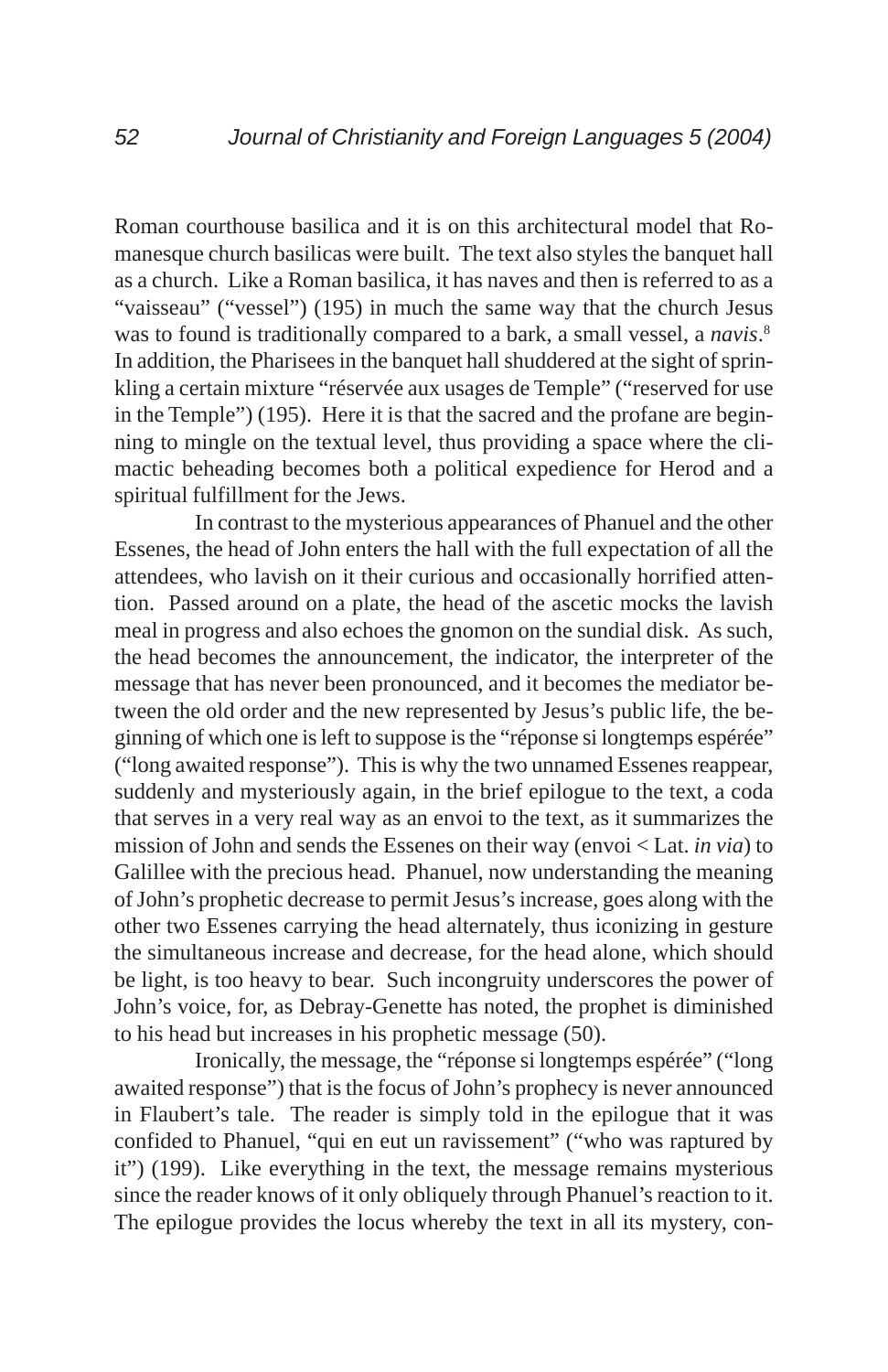stantly closed by limits of time and space, cover and circle (mystery <Gk. *muein*, to be closed), begins to open itself on a lateral path to Galilee and thus to escape the confinement that is Herod's palace and John's dungeon.

# **Notes**

<sup>1</sup> All translations from "Hérodias" are mine.

<sup>2</sup> Matt. 3:11, Mark 1:7, Luke 3:15-16, John 1:19-27. Interestingly, Flaubert does not have John make explicit that he is not the Messiah but rather the Messiah's herald, as does each of the New Testament accounts.

<sup>3</sup> This parabolic movement of Jesus the Word is the fulfillment of the role of the word of God as efficacious as prophesied in the Old Testament: "My word is like the snow and the rain that come down from the sky to water the earth. They make the crops grow and provide seed for planting and food to eat. So also will be the word that I speak – it will not fail to do what I plan for it; it will do everything I send it to do" (Isa. 55:10-11).

4 Indeed, the French *parole* (word) and *parabole* (parabola and parable) are both derived ultimately from the Greek *para*+*ballein* (to throw next to, compare).

<sup>5</sup> Rabelais sees this spherical image as a figure of God and attributes it to the Greek mystic philosopher Hermes Trismegistus, teacher of Pythagoras: " … ceste infinie et intellectuale sphaere, le centre de laquelle est en chascun lieu de l'univers, la circunference poinct (c'est Dieu scelon la doctrine de Hermes Trismegistus)" ("this infinite and intellectual circle, whose center is in every place in the universe and whose circumference nowhere. It is God according to the teachings of Hermes Trismegistus.") (*Tiers Livre* 13). Pascal describes the all encompassing power of God in the universe as "une sphère infinie dont le centre est partout, la circonférence nulle part" ("an infinite circle whose center is everywhere and whose circumference is nowhere") (*Pensées* 185) (translations mine).

6 The word "symposium" itself comes from the Greek *sympinein* meaning "to drink together."

<sup>7</sup> In fact, each of the two gospel accounts containing this anecdote (Matt. 8:5-13, Luke 7:1-10) refers to a centurion who begs Jesus to cure his servant, not his daughter. It is interesting that the Lucan account never even has the centurion meeting Jesus personally, but rather the request is relayed through the mediation of a messenger.

<sup>8</sup> Almost certainly due to the profession of the apostles as fishermen, the church has been represented in literature and iconography as a bark with Peter at the helm. Cf. "Pensa oramai qual fu colui che degno / collega fu a mantener la barca / di Pietro in alto mar per dritto segno" ("Think now of how worthy a man he was, / This companion to keep the bark / of Peter on a straight course on the high seas.") (Dante Alighieri, *La Divina Commedia*: *Paradiso*, canto XI, 117-19) (translation mine).